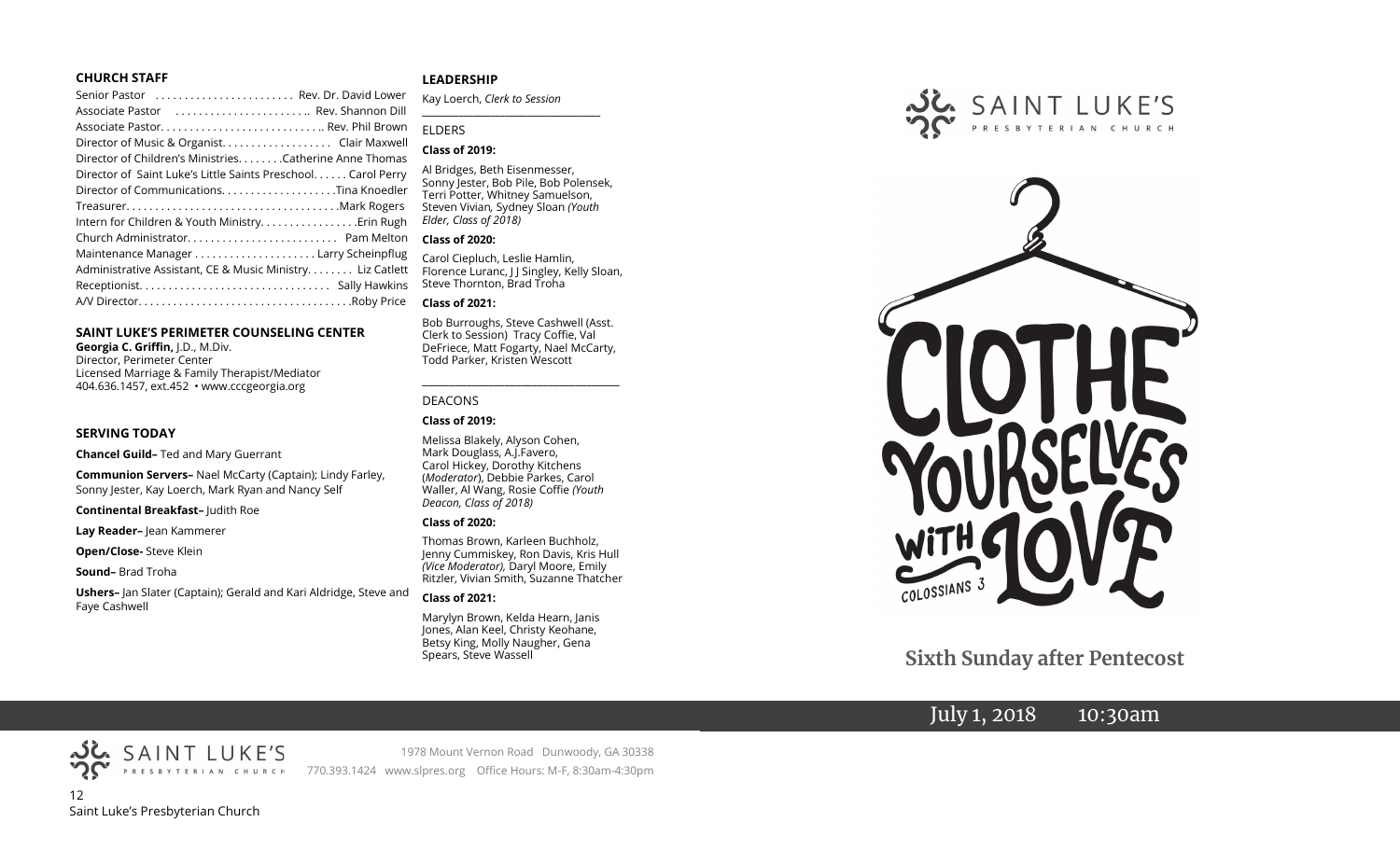

1978 Mount Vernon Road • Dunwoody, Georgia 30338 770.393.1424 • www.slpres.org

# **July 1, 2018**

Sixth Sunday after Pentecost

#### **Liturgical Color:** White

*Liturgical colors can orient us to the season of the church year and help to engage the sense of sight in worship. This week, white is used to denote Communion Sunday.*

# **SUNDAY SCHEDULE**

8:30am Chapel Communion Service 9:30am Sunday School 10:30am Sanctuary Worship Service *Nursery available at all services and Sunday School.* 

# MISSION

Responding to God's call and empowered by the Holy Spirit, we invite all to join us in knowing, serving, and sharing Jesus Christ here and around the world.

#### VISION

To be a beacon of faith, hope, and love– every member an active disciple in Christ's ministry.

## **WELCOME, GUESTS!**

We are delighted you are worshipping with us.

**DURING** the Welcome, please print the requested information on the Friendship Pad and pass the Friendship Pad down the pew.

**AFTER** the worship service, please join us outside the Sanctuary where our Pastors or a church officer will be available to answer questions and provide you with a loaf of freshly-baked bread.

**FOR MORE** information about our programs, ministries or membership, please contact one of our Pastors at 770.393.1424, or visit our website: slpres.org.

# **THAT ALL MAY WORSHIP**

**ASSISTIVE** A hearing loop is  $\mathcal{D}_{\mathrm{r}}$ accessible by switching hearing aids to T-coil. Also, large print hymnals and back cushions are available. Please contact an usher for further assistance.

#### **CHILDREN** are a precious part of

our church family, and we welcome them in worship. Worship notebooks and tactile activities are available on the back ledges of the sanctuary for preschool and elementary ages. Each week, children are invited to walk up for an age-appropriate message during "Tell Us Our Story." After that time, they may remain in worship, go to Faithful Friends (K-2nd) or go to child care (PreK and younger).

#### **SOME SAINT LUKE'S UPCOMING EVENTS MARK YOUR CALENDARS**

- Sunday, July 1- Fourth of July Float Decorating, 4pm
- Sunday, August 5- Blessing of the Backpacks at services
- Saturday, August 11- Football Forecast w/ Tony Barnhart at 8am
- Sunday, August 12- Family Promise Week & LifeSouth Blood Drive
- Sunday, August 19- RISE Against Hunger Event
- Sunday, August 26- Kickoff Pancake Breakfast & Wax Museum
- Wednesday, September 19- FEAST Begins

#### Other events are still being finalized.

Keep your eyes open for details on... The Greatest Showman Sing-A-Long Fun Night and/or The Float Your Boat Fellowship Gathering. Of course, look for news about the big reveal of The New Testament section, Bible Timeline!

#### **REALM CONVERSION IS UNDERWAY** —

The Saint Luke's staff has been undergoing training to learn about a new church data management system. This summer Saint Luke's will begin the conversion process to REALM. Check out the features of Realm if you are interested, https:// www.acstechnologies.com/products/realm. Please note, that now through early fall, you will begin to see Realm conversion updates in Highlights and in the Sunday bulletin. Some may require action on your part. We will keep you apprised to ensure a smooth transition and of course, will assist with anything needed.

The current Church Life App is still available for your use but any recent changes (since May 31) may not be visible. In the short term, any recurring gifts and associated set up information will remain the same and be processed as usual.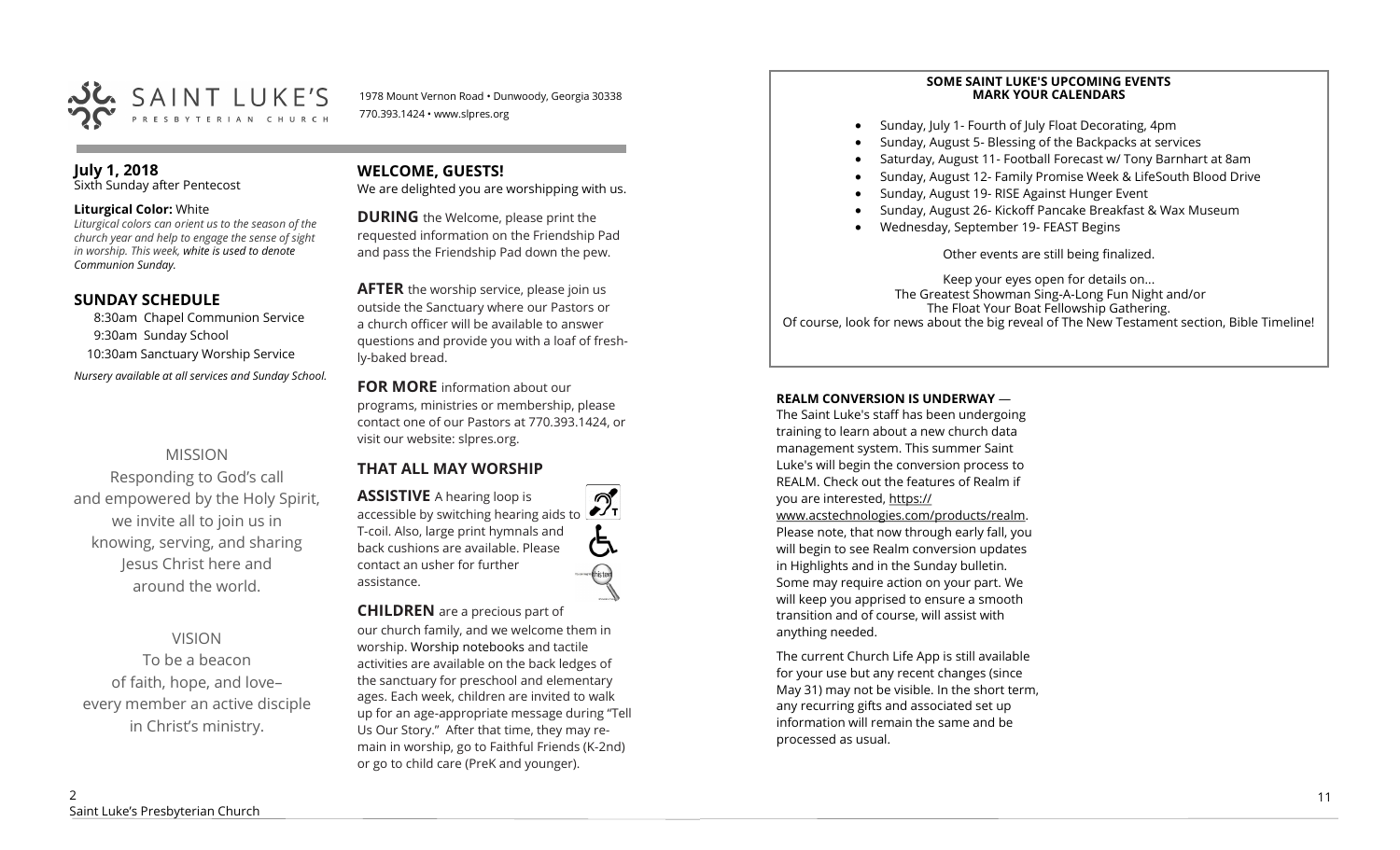# YOUTH MINISTRY

**Phil Brown philbrown@slpres.org / 770.393.1424 ext. 238**   $\_$  ,  $\_$  ,  $\_$  ,  $\_$  ,  $\_$  ,  $\_$  ,  $\_$  ,  $\_$  ,  $\_$  ,  $\_$  ,  $\_$  ,  $\_$  ,  $\_$  ,  $\_$  ,  $\_$  ,  $\_$  ,  $\_$  ,  $\_$  ,  $\_$  ,  $\_$  ,  $\_$  ,  $\_$  ,  $\_$  ,  $\_$  ,  $\_$  ,  $\_$  ,  $\_$  ,  $\_$  ,  $\_$  ,  $\_$  ,  $\_$  ,  $\_$  ,  $\_$  ,  $\_$  ,  $\_$  ,  $\_$  ,  $\_$  ,

## **HERE'S WHAT'S COMING UP IN YOUTH MINISTRY:**

#### **SUNDAY SCHOOL**

Next meeting dates for Sunday school are August 5 and August 12.

### **NEW BABY NORA!**

You may have heard by now that Katherine Robeson (youth advisor extraordinaire) has a new baby! They would appreciate some meals. The family likes all foods and are not picky at all. Supplying meals is a very big help as the Robesons start this new adventure with Nora. Please see below website to sign up for a meal. Call Emily Ritzler with any questions about a meal at 404-234-4069.

To access Katherine Robeson's CareCalendar site, visit [https://www.carecalendar.org/](https://www.carecalendar.org/logon/271511) [logon/271511](https://www.carecalendar.org/logon/271511) and enter the following information in the appropriate spaces: Calendar ID : 271511 and Security code : 8728

# MUSIC MINISTRY

**Clair Maxwell clairmaxwell@slpres.org / 770.393.1424 ext. 227** 

 $\_$  , and the set of the set of the set of the set of the set of the set of the set of the set of the set of the set of the set of the set of the set of the set of the set of the set of the set of the set of the set of th

# **SUMMER MUSIC**

Musicians are needed for our summer services at both 8:30 and 10:30 worship. Dates this year are through August 12. Soloists, instrumentalists and small groups are welcome. Contact Clair about Sundays when you could share your gifts.

# **In Preparation for Worship**

"To wear love is to put on other people's shoes, to put on the weight of their life. It is to wear the life of Christ, who is love in the flesh."

**Gathering Prayer** 

**Prelude** Meditation *Dale Wood* 

**Chiming of the Hour**

# **Welcome and Announcements**

*If you are new to Saint Luke's today, welcome, we are so glad you are here! We have a gift of fresh bread we would love to give to you as a token of our gratitude. Please introduce yourself after worship to receive your welcome gift.*

*Please take the time now to fill out the Friendship Pads situated at the end of each pew. Write down your names and pass the pad down the pew, so that you may greet your pew neighbors by name and that we may know you are here.*

# **Call to Worship\*** 1 John 4:7,19

Leader: Beloved, let us love one another.

**People: We love because God first loved us.**

**Hymn #14\*** For the Beauty of the Earth

# **Call to Confession\***

Leader: The Lord be with you. **People: And also with you.** Leader: Let us pray.

# **Prayer of Confession\***

**God of life,**

**we admit to you and to each other that we have not always lived lives of love. We have lost patience and been rude. We have been irritable and insisted on our own way. We have even let love end. Forgive us and heal us, O God. Teach us to put on your love, that we may wear your love for the world to see. through Jesus Christ, your love incarnate.**

**Hear now the silent prayers on our hearts...**(*Silence is kept for personal reflection.)*

Leader: Lord, in your mercy. **People: Hear our prayer. Amen.**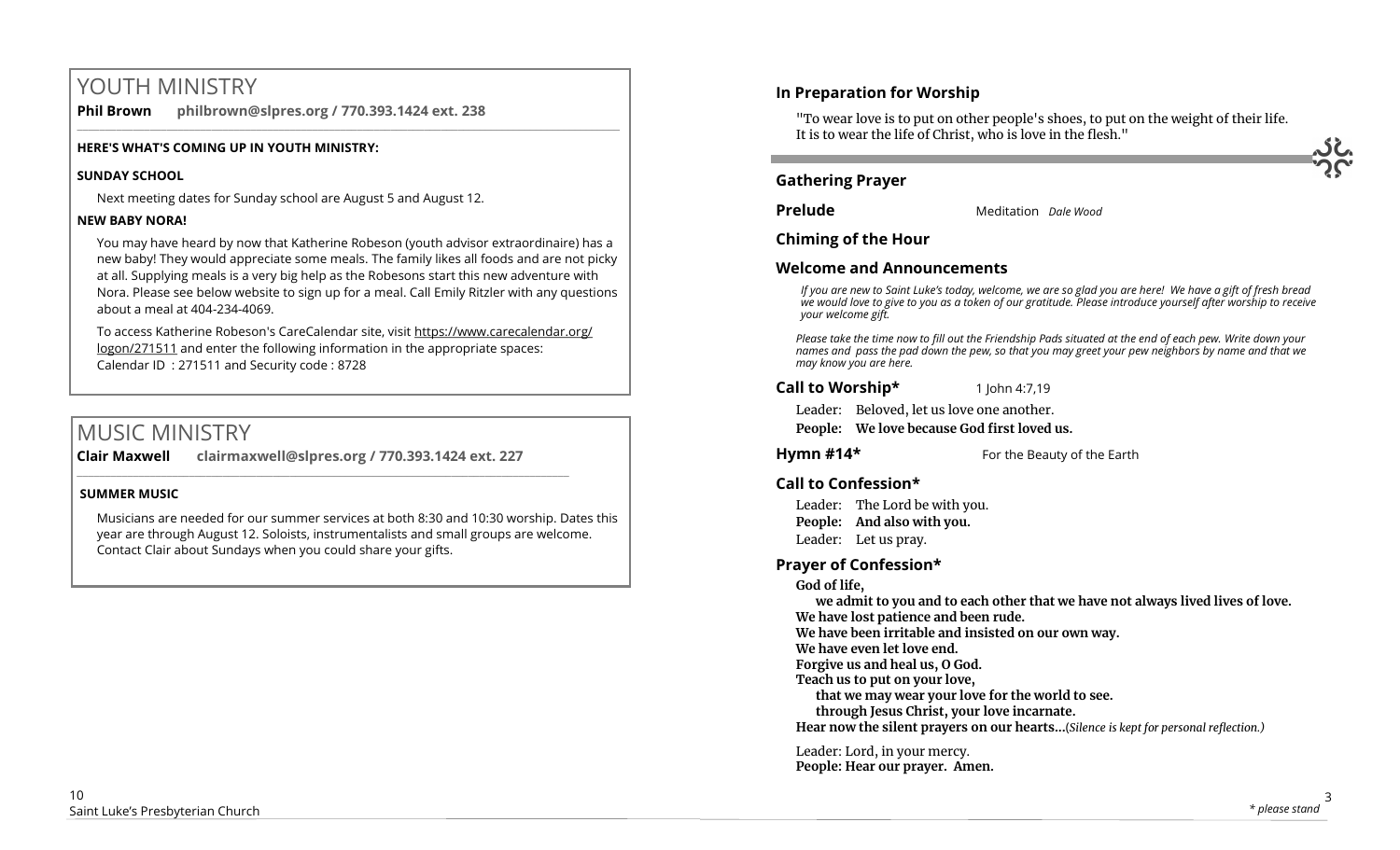# **Assurance of Forgiveness\***



# **Passing the Peace of Christ\***

Leader: May the peace of Christ be with you. **People: And also with you.** 

# **Prayer for Illumination**

| <b>Scripture Readings</b>                                                                                                                                                                                                                                                                                                                                                                                                                                                                                                                                                                                                                                         | Colossians 3:12-17, page 190 of the New Testament                                                                                                                                                                 |                        |  |  |  |
|-------------------------------------------------------------------------------------------------------------------------------------------------------------------------------------------------------------------------------------------------------------------------------------------------------------------------------------------------------------------------------------------------------------------------------------------------------------------------------------------------------------------------------------------------------------------------------------------------------------------------------------------------------------------|-------------------------------------------------------------------------------------------------------------------------------------------------------------------------------------------------------------------|------------------------|--|--|--|
| <b>Tell Us Our Story</b>                                                                                                                                                                                                                                                                                                                                                                                                                                                                                                                                                                                                                                          |                                                                                                                                                                                                                   | David Lower            |  |  |  |
| Harbor for a series of "Whirl" videos.                                                                                                                                                                                                                                                                                                                                                                                                                                                                                                                                                                                                                            | After Tell Us Our Story, parents may walk children 3 and younger to their classrooms in Sheppard Hall.<br>Pre-K, 1st and 2nd graders may gather in the narthex, make a nametag, and follow your teacher up to The |                        |  |  |  |
| Sermon                                                                                                                                                                                                                                                                                                                                                                                                                                                                                                                                                                                                                                                            | "Clothe Yourselves With Love"                                                                                                                                                                                     | Phil Brown             |  |  |  |
| Solo                                                                                                                                                                                                                                                                                                                                                                                                                                                                                                                                                                                                                                                              | Love is the Only Response<br>Anne Wilson                                                                                                                                                                          | Brenda Taylor, Soprano |  |  |  |
| If the winds of change shift against me, if the fog gets so murky I can't see,<br>If my neighbor irks me and my enemy scares me, love is the only response,<br>Love is the sole response, love must be my soul's response.<br>When I dwell on the word "they" and not on the word "we,"<br>When my neighbor seems so far and my enemy next door<br>If I want to tear down and not build up,<br>if I want to close my eyes and sleep it all away,<br>When my prayers don't seem to matter and my thoughts become so helpless<br>I must believe when I can't, I must trust when I don't,<br>True faith is more than a test and charity must challenge. (Dan Rourke) |                                                                                                                                                                                                                   |                        |  |  |  |
| Hymn #729*                                                                                                                                                                                                                                                                                                                                                                                                                                                                                                                                                                                                                                                        | Lord, l Want to Be a Christian                                                                                                                                                                                    |                        |  |  |  |

# S P L A S H ! CHILDREN'S MINISTRIES

**Catherine Anne Thomas cathomas@slpres.org / 770.393.1424 ext. 228** 

#### **SUMMER SUNDAY SCHOOL FOR CHILDREN**

Ages 3 through Kindergarten will meet in Room 120 August 5 and August 12 for a series entitled, "God Helps Me"! 1st grade through 5th grade will prepare for "Are you Smarter than a 5th Grader?" with our House to House Adult Education Class. On August 12 the children will take on the parents in a competition showdown.

**\_\_\_\_\_\_\_\_\_\_\_\_\_\_\_\_\_\_\_\_\_\_\_\_\_\_\_\_\_\_\_\_\_\_\_\_\_\_\_\_\_\_\_\_\_\_\_\_\_\_\_\_\_\_\_\_\_\_\_\_\_\_\_\_\_\_\_\_\_\_\_\_\_\_\_\_\_\_\_\_\_\_\_\_\_\_\_\_\_\_\_\_\_\_\_\_\_\_\_\_\_\_\_\_\_\_** 

Since our kids' Sunday School classes are not meeting during the month of July, we will offer child care for kids whose parents would like to attend one of the adult classes meeting from 9:30am to 10:30am.

#### **HAPPY NEW YEAR!**

Yes, that's right. July is a great time to get adult leaders in place for our school year Sunday School classes. Leading children is a fun way to share faith with the younger members of our church family. We know you're busy. That's why we get enough adults in each class to "job share", which allows you to coordinate your own schedule with your class teaching partners. And if you're scheduled and something comes up, we can still make it work. You get all the appreciation with none of the guilt! You don't have to be an expert on Bible stories, either. We have the lessons planned and prepared. You just might learn some thing, too! Here are our age group needs:

#### **3'S, PREK, K – GODLY PLAY**

This wonderfully interactive, imaginative, and tactile way of telling stories is simply fascinating for young ones. As each story unfolds, there is always room for "wondering". Saint Luke's has a complete collection of the smooth hand-carved wood and felt pieces that combine to tell each story.

#### **1 ST THROUGH 5TH GRADES – DIGGING INTO DISCIPLESHIP**

Though we divide into three different age groups ( $1<sup>st</sup>$ ,  $2<sup>nd</sup>/3<sup>rd</sup>$ , and  $4<sup>th</sup>/5<sup>th</sup>$ ) each class will explore a different version of the same story each week. "Digging into Discipleship" allows kids to explore God's character as shown throughout the Bible so that they will discover what it means to reflect the heart of God in everyday life. Each lesson has a simple observation about God. For example, the observation might be "God Shows Grace". Our application would be "So We Show Grace." Each lesson is engaging, imaginative, and addresses a range of learning styles: science, games, discussion, crafts, and more.

*Needs vary by class; for more information – or to reserve your spot – please reach out to [cathomas@slpres.org](mailto:cathomas@slpres.org) .*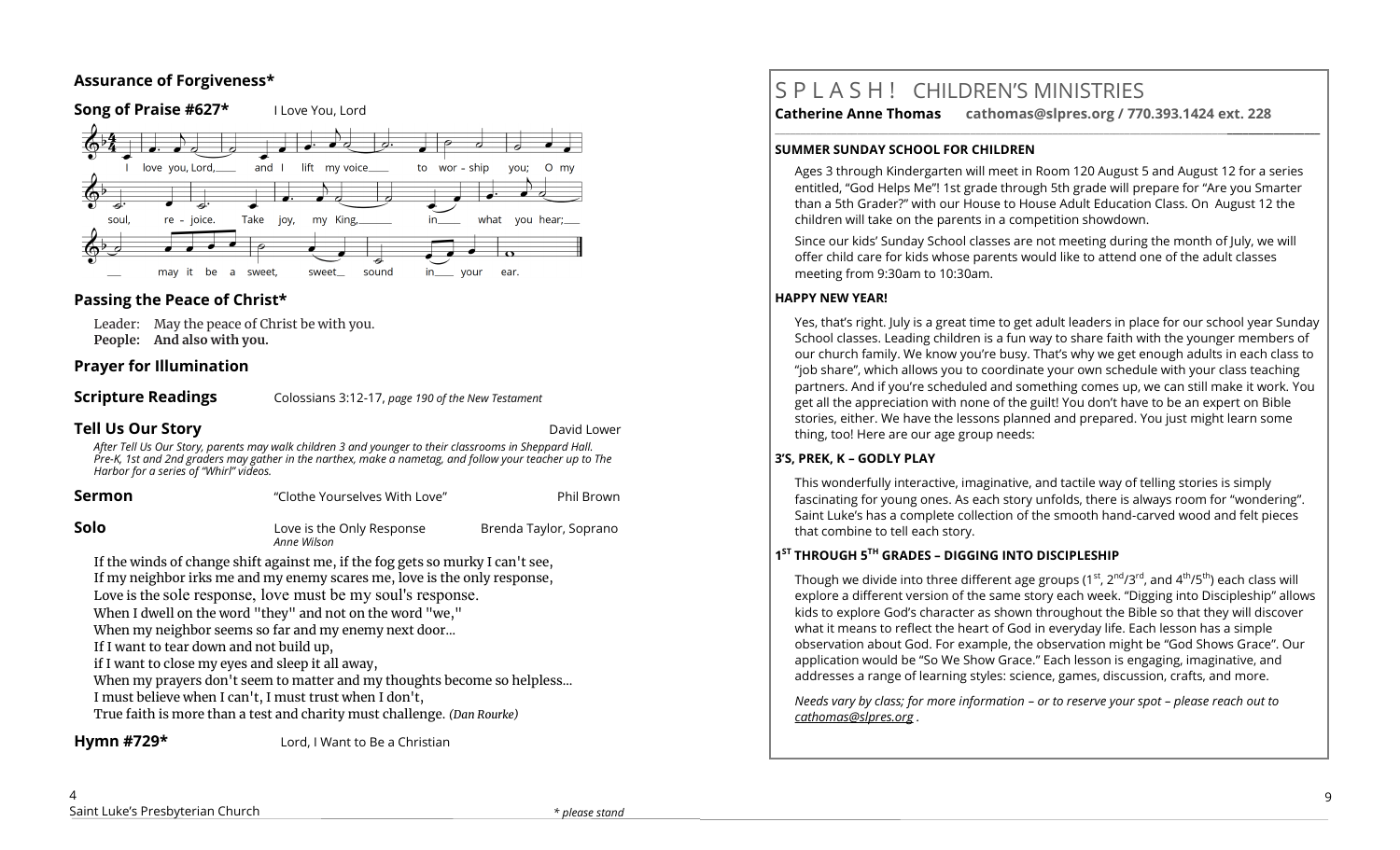# ADULT MINISTRY

**Shannon Dill shannondill@slpres.org / 770.393.1424 ext. 229**   $\_$  ,  $\_$  ,  $\_$  ,  $\_$  ,  $\_$  ,  $\_$  ,  $\_$  ,  $\_$  ,  $\_$  ,  $\_$  ,  $\_$  ,  $\_$  ,  $\_$  ,  $\_$  ,  $\_$  ,  $\_$  ,  $\_$  ,  $\_$  ,  $\_$ 

### **ADULT SUNDAY SCHOOL**

Individual classes have begun. Please see the website for a full description of each class. (http://slpres.org/program-ministries/adult-ministry/sunday-school)

Faith Foundations: Room 232 House to House: Room 203 Seasons of the Spirit: Room 231/233 Soul Food: Room 234/236

Summer schedule for each adult education class is noted below:

Faith Foundations meets all summer. House to House will be off June 17 through July 29. Resumes on August 5. Seasons of the Spirit will meet all summer. Soul Food will meet in June and July, but will take off August. Resumes August 26.

#### **FRIDAY MORNING MEN'S BIBLE STUDY**

Fellowship and Bible study every Friday from 6:40-8am in the Parlor with Dan Joyce.

#### **BIBLE STUDY: "WAYFARERS"**

Come join David, Shannon or Phil as this week's preacher leads a study of the scripture for the upcoming Sunday's worship. Meet on Wednesdays at 10am in the church library. Please note that Wayfarers will NOT meet on the four Wednesdays in July. The group will resume on Wednesday, August 1.

# **SUMMERTIME BREAK**

Please note that our Faith and Parenting Group, as well as, our Tavern Talks Group will take a small summertime break during the months of June and July. Many folks are traveling or just enjoying some less regularly scheduled time. Notices will be in Highlights and the Sunday bulletin when we resume in August!

#### **Affirmation of Faith\*** Nicene Creed **We believe in one God, the Father, the Almighty, maker of heaven and earth of all that is, seen and unseen. We believe in one Lord, Jesus Christ, the only Son of God, eternally begotten of the Father, God from God, Light from Light, true God from true God, begotten, not made, of one Being with the Father; through him all things were made. For us and for our salvation he came down from heaven, was incarnate of the Holy Spirit and the Virgin Mary and became truly human. For our sake he was crucified under Pontius Pilate; he suffered death and was buried. On the third day he rose again in accordance with the Scriptures; he ascended into heaven and is seated at the right hand of the Father. He will come again in glory to judge the living and the dead, and his kingdom will have no end. We believe in the Holy Spirit, the Lord, the giver of life, who proceeds from the Father and the Son, who with the Father and the Son is worshiped and glorified, who has spoken through the prophets. We believe in one holy catholic and apostolic church. We acknowledge one baptism for the forgiveness of sins.**

**We look for the resurrection of the dead, and the life of the world to come. Amen.**